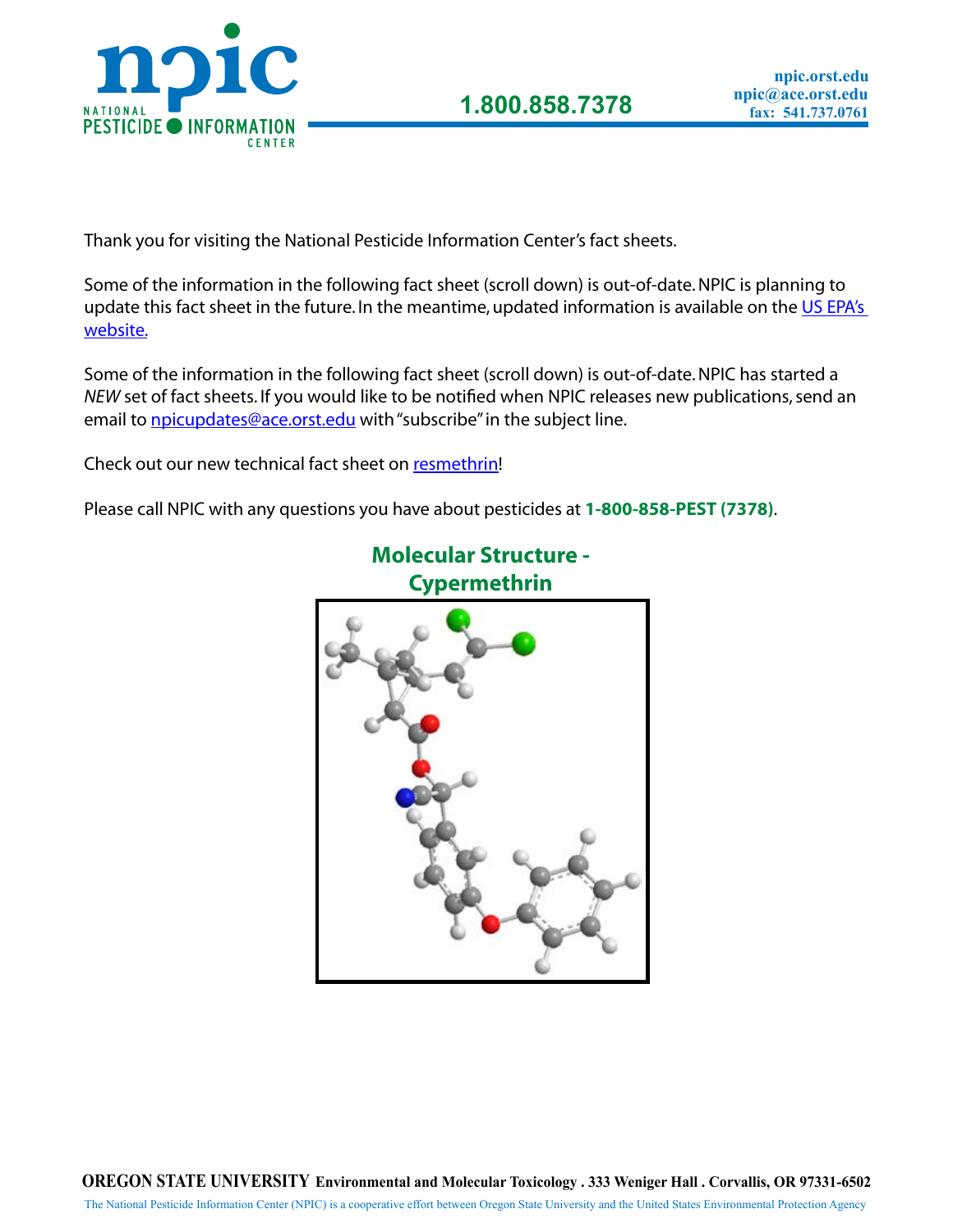**NPTN fact sheets are designed to answer questions that are commonly asked by the general public about pesticides that are regulated by the U.S. Environmental Protection Agency (US EPA). This document is intended to be educational in nature and helpful to consumers for making decisions about pesticide use.**

# **Cypermethrin**

**The Pesticide Label:** Labels provide directions for the proper use of a pesticide product. *Be sure to read the entire label before using any product.* A signal word on each product label indicates the product's short-term toxicity.

**CAUTION- low toxicity WARNING- moderate toxicity DANGER- high toxicity**

## **What is cypermethrin?**

- Cypermethrin is a pyrethroid insecticide. It was first synthesized in 1974 (1).
- Cypermethrin is a synthetic chemical similar to the pyrethrins in pyrethrum extract (which comes fromthe chrysanthemum plant). Pyrethroids, including cypermethrin were designed to be effective longer than pyrethrins (1).

## **How does cypermethrin work?**

- Cypermethrin kills insects that eat or come into contact with it (2).
- Cypermethrin works by quickly affecting the insect's central nervous system.

## **What are some products that contain cypermethrin?**

- termiticides
- household insecticides
- outdoor insecticides
- $Ammo<sup>TM</sup>$
- $C$ ybush $R$
- $C$ ynoff  $^{TM}$
- **Cyperkill**
- $Demon<sup>R</sup>$

## **How toxic is cypermethrin?**

### **Animals**

- Cockroach brain cells exposed to very small doses (up to 0.02 micrograms per gram of brain weight or  $\mu$ g/g) of cypermethrin exhibited a nervous system response, which in cockroaches, would result in restlessness, incoordination, prostration, and paralysis (3). See box on **laboratory testing**.
- Mice exposed to small doses (0.3 to 4.3  $\mu$ g/g) of cypermethrin displayed symptoms including writhing, convulsions, and salivation (4).
- Rats exposed to cypermethrin exhibited similar symptoms including tremors, seizures, writhing, and salivation as well as burrowing behavior (5).
- Cypermethrin may be a weak skin sensitizer in guinea pigs (2, 6).
- Newborn rats were more sensitive to cypermethrin than adult rats. The liver enzymes that break down cypermethrin in the body are not completely developed in the newborn rats (7).

### **Humans**

People handling or working with pyrethrins and pyrethroids (including cypermethrin) sometimes developed tingling, burning, dizziness,and itching (1, 5).

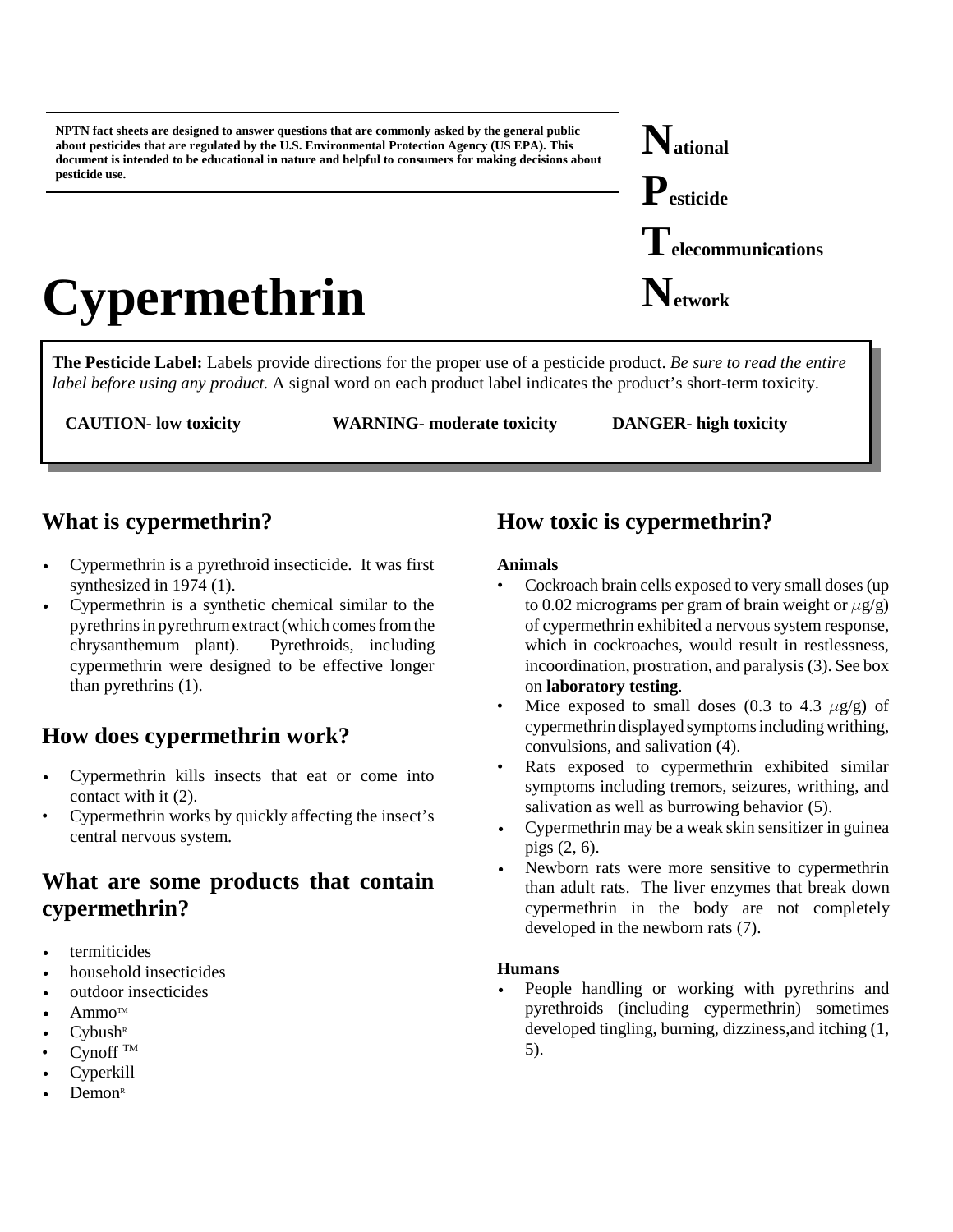**Laboratory Testing**: Before pesticides are registered by the US EPA, they must undergo laboratory testing for short-term and long-term health effects. In these tests, laboratory animals are purposely fed a pesticide at high doses to cause toxic effects. These tests help scientists judge how these chemicals might affect humans, domestic animals, and wildlife in cases of overexposure. When pesticide products are used according to label directions, toxic effects are not likely to occur because the amount of pesticide that people and animals may be exposed to is low compared to the doses fed to laboratory animals.

## **Does cypermethrin break down and leave the body?**

### **Animals**

Both male and female rats excreted 50-65% of cypermethrin in their urine within 48 hours. Rats excreted 30% of the cypermethrin in their feces within 3 days (1).

### **Humans**

Humans excrete cypermethrin rapidly. Men who voluntarily ingested low doses of cypermethrin (0.25, 0.5, 1, or 1.5 milligrams per kilogram of body weight or mg/kg) in corn oil excreted between 49 to 78 percent of cypermethrin within 24 hours (1). These studies, along with results from animal studies, indicate that cypermethrin is unlikely to accumulate in the body.

Effects of cypermethrin on human health and the environment depend on how much cypermethrin is present and the length and frequency of exposure. Effects also depend on the health of a person and/or certain environmental factors.

## **Is cypermethrin likely to cause cancer?**

#### **Animals**

- Mice fed high doses (up to 1600 mg/kg) over a lifetime did not develop cancer (malignant tumors) (1).
- However, some of the female mice developed benign (non-cancerous) lung tumors (1). See box on **cancer**.

#### **Humans**

- The US EPA has classified cypermethrin as a possible human carcinogen (group C) because there is limited evidence that it causes cancer in animals (6, 8).
- Scientists have no data from work-related, accidental poisoning, or epidemiological studies that indicate whether or not cypermethrin is likely to cause cancer in humans.

**Cancer:** The U.S. EPA has strict guidelines that require testing of pesticides for their potential to cause cancer. These studies involve feeding laboratory animals large daily doses of the pesticide for up to 2 years. These animals are compared with a group of animals that did not receive the chemical. Animal studies help show whether a chemical is a potential human carcinogen. If a pesticide does not cause cancer in animal tests, then the EPA considers it unlikely the pesticide will cause cancer in humans.

## **Does cypermethrin cause reproductive or birth effects?**

#### **Animals**

• Cypermethrin studies with rats did not show any adverse reproductive effects (1). There was no evidence of birth defects in rats (1).

#### **Humans**

Scientists have no data from work-related, accidental poisonings, or epidemiological studies that indicate whether or not cypermethrin is likely to cause reproductive problems or birth defects in humans.